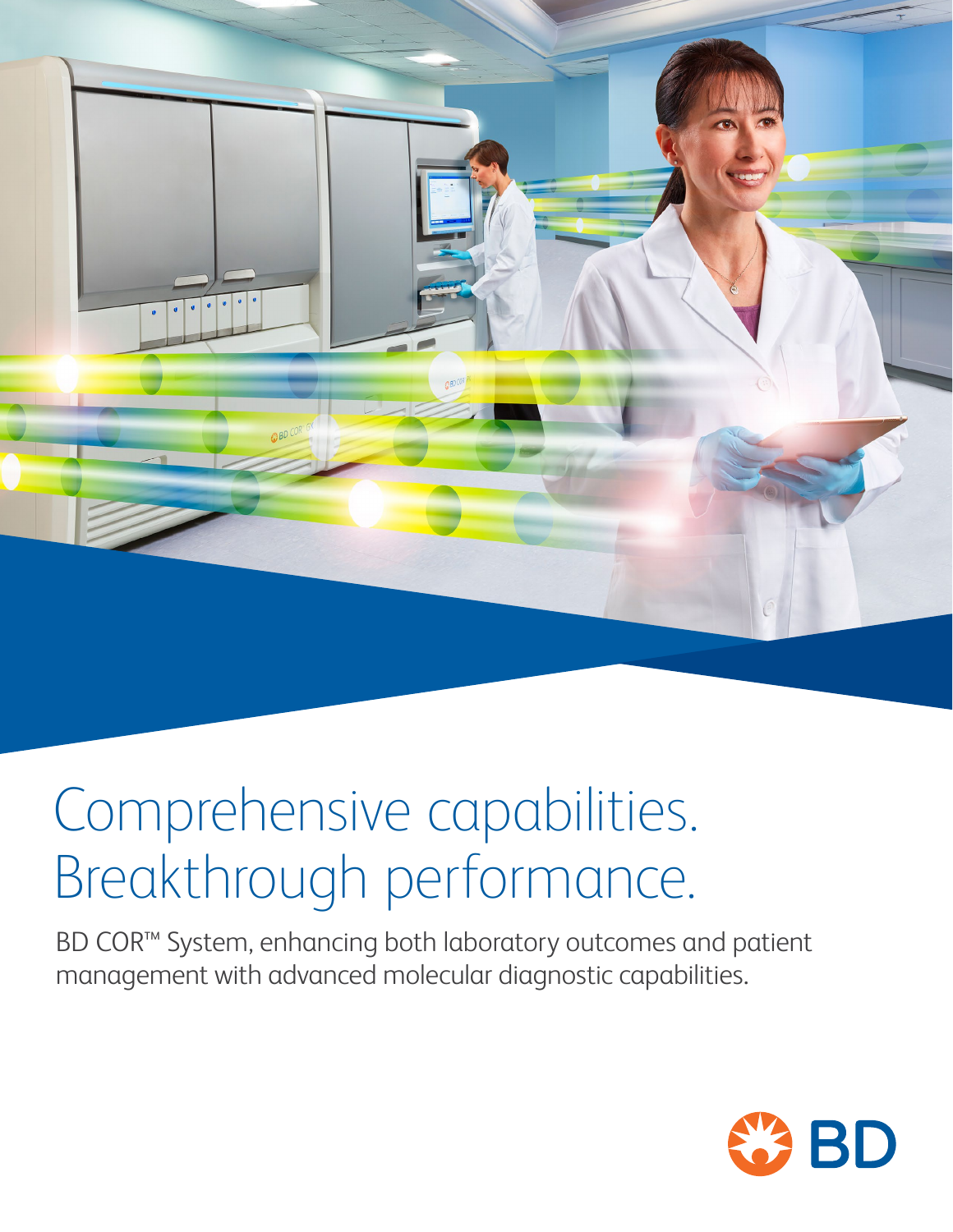# BD COR™ System

Uniquely designed to meet the evolving needs of centralized testing laboratories



### **Efficiency**

- Full automation with integrated specimen preanalytics
- Minimized user interactions
- Reduced workflow complexity
- High functionality per square foot

### **Performance**

- Remote monitoring via internal cameras and built-in redundancy maximize uptime
- Multiplex PCR assay design supports accurate diagnoses, improving laboratory outcomes and patient management
- Modular and scalable to accommodate customer throughput needs

### **Flexibility**

- Random and continuous access
- Ability to prioritize testing

### Simplified interactions from sample to system



minimal sample handling using system racks



minimal system contact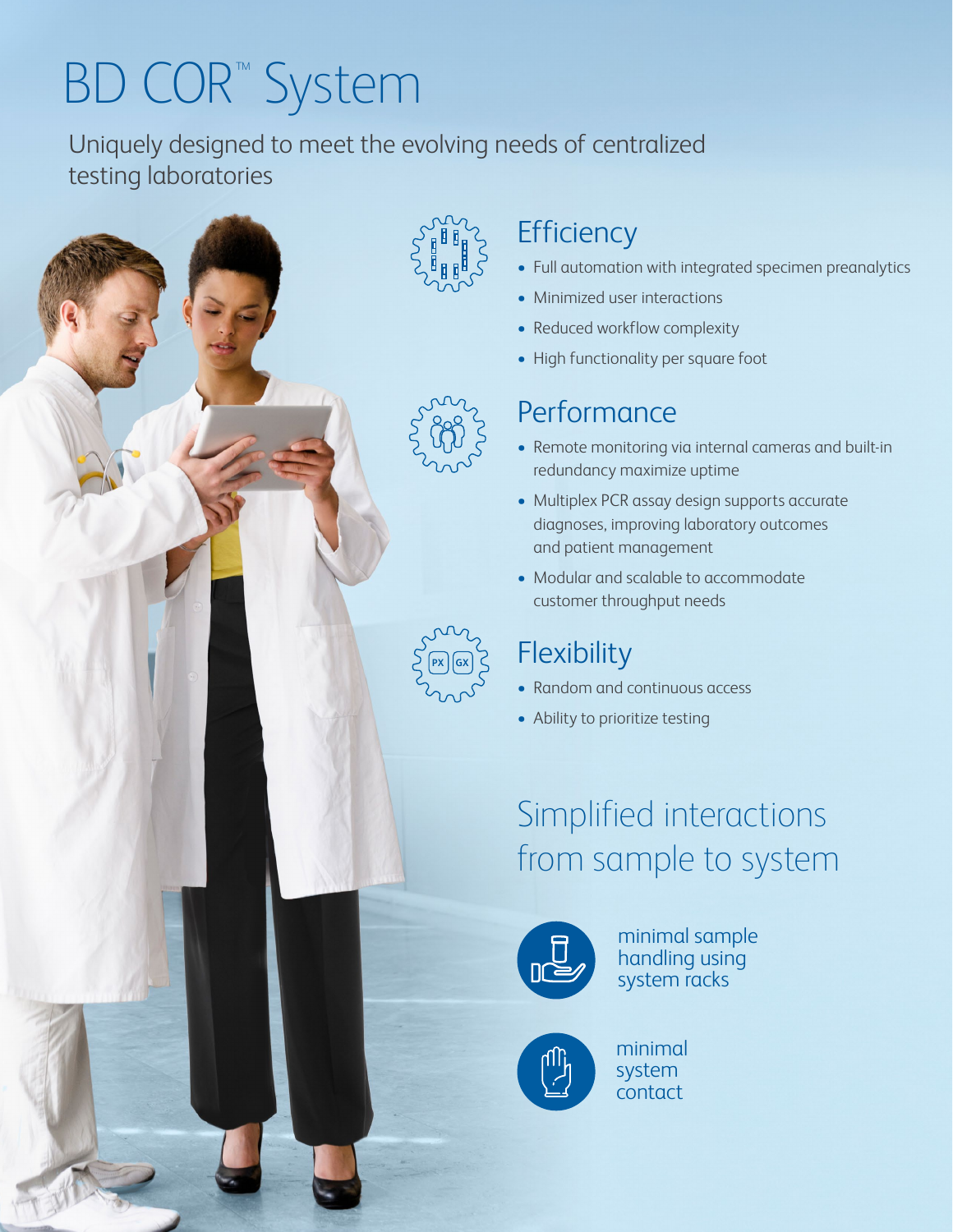## BD COR™ PX: Preanalytical instrument

Accepts closed BD SurePath™ LBC primary vials and automates preanalytical steps to simplify and standardize workflows, reduce staff interactions, and maximize walk-away time

#### High capacity\*

- ~480 BD SurePath™ Liquid-based Pap Test vials
- ~2140 BD molecular sample tubes

#### Automation

- Sorts specimens automatically
- Vortexes, uncaps, aliquots and recaps samples
- Performs all necessary prewarming and cooling steps
- <15 min to fully load instrument for testing

#### Integrated

- Automatically delivers samples to analytical instrument
- Bi-directional LIS interface
- Barcoding functionality supports traceability throughout sample processing and testing



## BD COR™ GX: HPV analytical instrument

Automates testing of the BD Onclarity™ HPV Assay with extended genotyping. Requires only 1 or 2 interactions per shift at maximum throughput

#### Maximize your lab's efficiency and throughput

- Up to 210 sample results within one 8-hour shift\*
- High capacity for reagents, consumables, samples and system waste
- Ready-to-use barcoded reagents stored at room temperature
- Barcode driven chain of custody for full traceability and follow-up testing

#### Minimize the time spent at the instrument

- Less than 15 min to fully load the machine
- Approximately 6.5 hours of walk-away time at maximum throughput
- Up to 180 HPV sample results with extended genotyping without user intervention\*
- Remote system management and alert capabilities